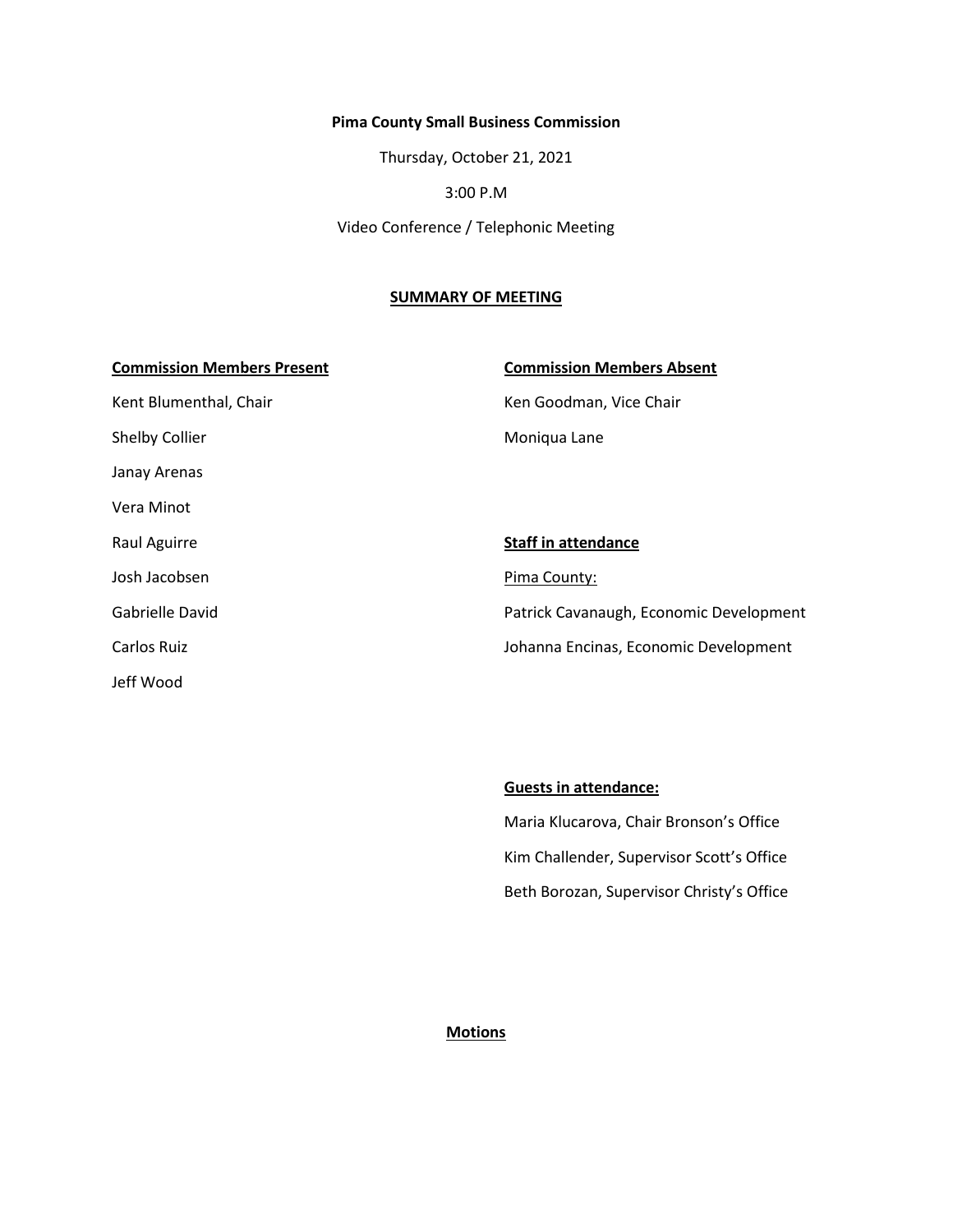**MOTION: Commissioner Jacobsen moved, seconded by Commissioner Minot, to approve the August 19, 2021 meeting minutes. Motion approved 9-0**

**MOTION: Commissioner Ruiz moved, seconded by Commissioner Minot, to approve September 23, 2021 meeting minutes. Motion approved 9-0**

## **MEETING SUMMARY**

## 1. Call to Order

The meeting began at 3:05pm.

## 2. Roll Call

Roll call was conducted by Johanna Encinas to start the meeting. Commission quorum was confirmed.

## 3. Chair's Report: (Blumenthal)

- a. Review of Small Business Commission videoconference meeting protocols.
- b. Review of 10/21/21 SBC meeting agenda

Chairman Blumenthal provided an overview of the meeting protocols and procedures and reviewed the meeting agenda. He pointed out two items he would like to address on the agenda for further detailed discussion (the awards criteria, specifically if commissioners can apply for the 2022; and the correspondence received from Pima County Administrator Chuck Huckelberry in response to the Commission's letter regarding the Commission's scope and duties.)

#### 4. Call to the Public (Blumenthal)

Kim Challender, Maria Kucarova and Beth Borozan announced their attendance and greeted the Commission.

# 5. Approval of Meeting Minutes (Blumenthal)

a. August 19, 2021

MOTION: Commissioner Jacobsen moved, seconded by Commissioner Minot, to approve the August 19, 2021 meeting minutes. Motion approved 9-0

b. September 23, 2021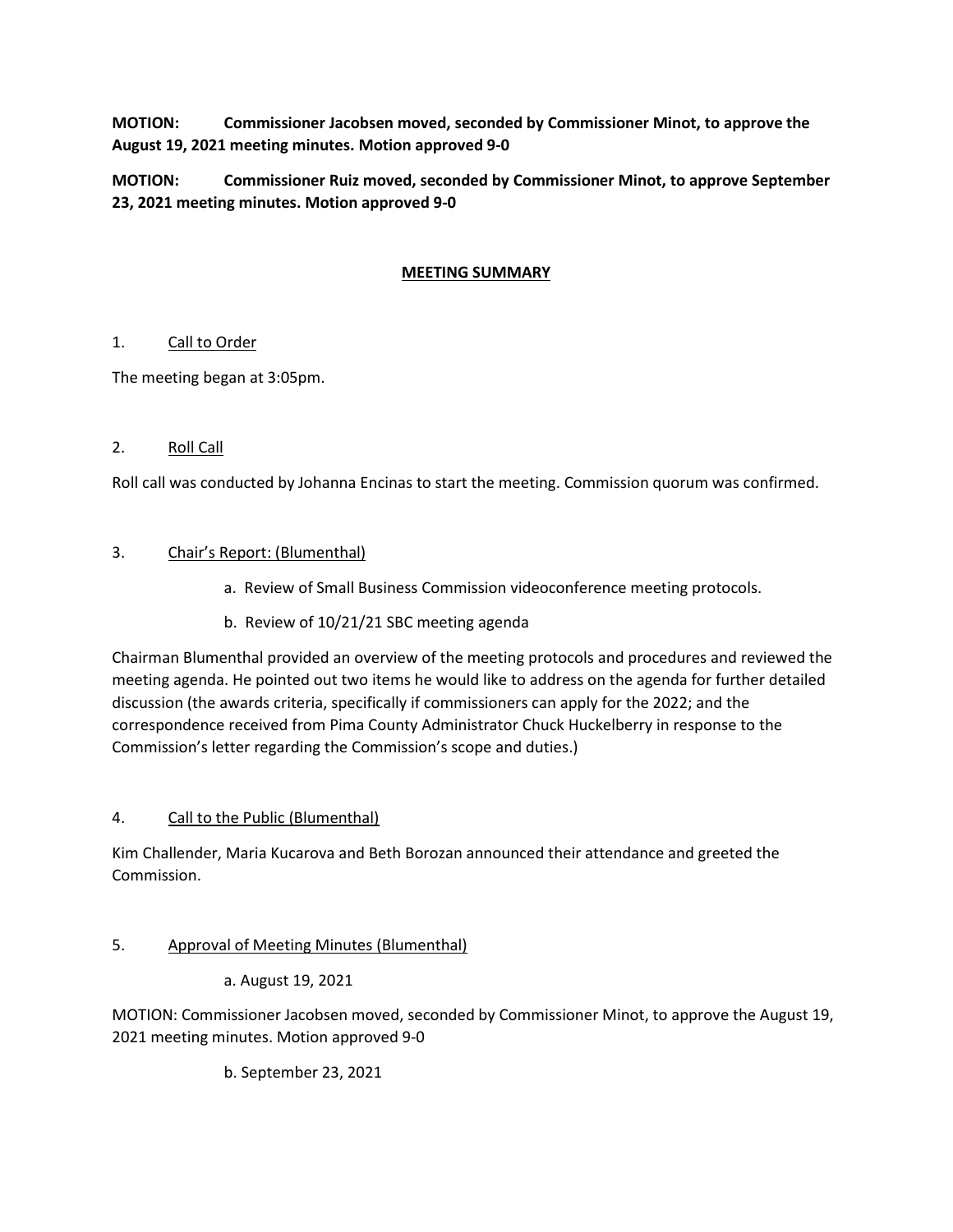MOTION: Commissioner Ruiz moved, seconded by Commissioner Minot, to approve September 23, 2021 meeting minutes. Motion approved 9-0

6. Coordinator's Report & Updates (Coordinator Patrick Cavanaugh)

a. Pima County progress against COVID-19 infections, vaccinations, and economic recovery.

Mr. Cavanaugh provided the Commission the most recent COVID-19 updates from the Pima County Health Department which he characterizes as declines or plateaus in every metric. Mr. Cavanaugh gave a briefing on the economic recovery and cited the Arizona Office Economic Opportunities' monthly statistics that indicate the job recovery from the pandemic is at 75% for Pima County and that from February 2019 – September 2021 44,000 residents lost their jobs and 33,000 have recovered jobs.

b. Outcome of BOS October 5, 2021 meeting discussion re: Sun Corridor contract

renewal and small business economic development responsibilities (if any)

Mr. Cavanaugh explained to the Commission the memorandum describing the role of Sun Corridor, Inc. and its duties that was sent to the Pima County Board of Supervisors. The memorandum also differentiated the role and duties of the Pima County Economic Development Office. He also discussed the contract amount for Sun Corridor, Inc. and Economic Development Office which has a separate budget.

c. Status of PCSBC in-person meetings (standing agenda item)

Mr. Cavanaugh informed the Commissioners the decision the Board of Supervisors made in regard to inperson meetings. The Board ultimately voted to continue with virtual meetings. He also informed the Commission of the County's requirements if the Commission decides to meet in person, which includes face masks, social distancing, option for call in teleconference and other mitigation measures.

Chair Blumenthal informed the Commission it would continue to carry the topic as a standing item on the agenda.

d. Pima County Strategic Planning for Digital Access Task Force

Mr. Cavanaugh provided a brief overview of Pima County's Strategic Planning for Digital Access which seeks to expand broadband and digital access for underserved communities in Pima County. He provided the Commission with the next meeting date.

e. Questions from the Commission

Commissioner Jacobsen asked Mr. Cavanaugh if it was difficult for providers to expand in some communities due to cost of subscription.

Mr. Cavanaugh informed the Commission there would be more detailed information on the topic forthcoming at the meeting.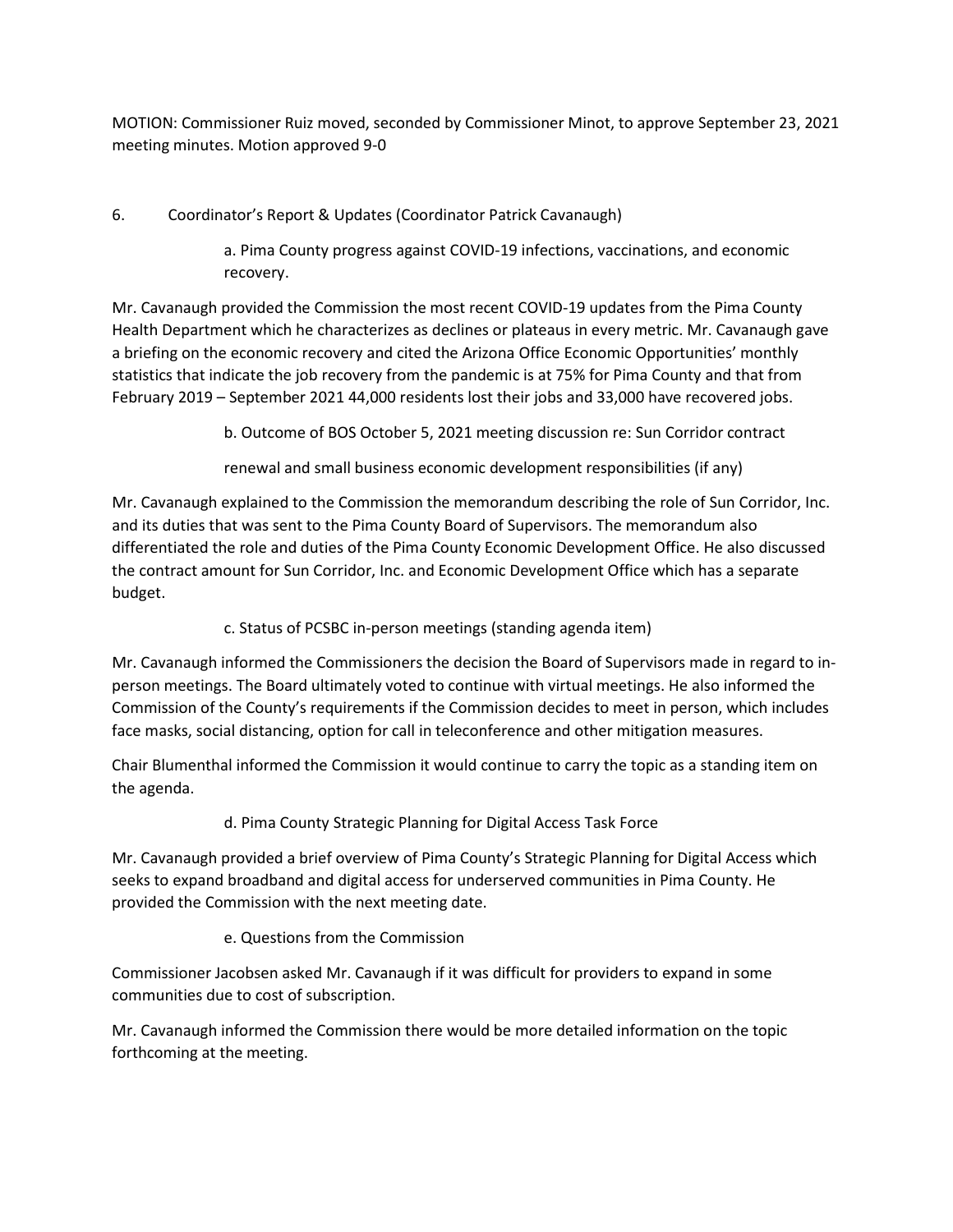### 7. Unfinished Business

a. Status of SBC-approved bylaws amendments (Exhibit A-Restated SBC Bylaws)

Mr. Cavanaugh informed the Commission the issue was bylaws needed to be approved by the Board of Supervisors and advised the Commission the next BOS meeting is scheduled for November  $16<sup>th</sup>$ . He is working to finalize the draft and asked if any other changes were sought.

Chairman Blumenthal recommended the Commission to go with what is in place and have the Board of Supervisors approve them.

b. Status of 2021 Small Business of the Year Awards Program; selection of awardees

Mr. Cavanaugh reported to the Commission they had 12 submissions, with 3 in question for eligibility. He also gave a brief overview of the applications and its categories. He asked the Commission if they would like to move forward with the current applications or extend the application deadline.

Chairman Blumenthal asked the Commission if there were any objections on moving forward with the current number of applications. The Commission had no objections moving forward with the nominations.

Chairman Blumenthal set November 18, 2021 as the meeting date to rate the candidates.

#### 8. New Business

a. SBC reflections on Dr. Hammond's 09-23-21 presentation to SBC (Jacobsen)

Commissioner Jacobsen was not aware he had to do a presentation on Dr. Hammond's presentation. There was no discussion.

> b. SBC role in Economic Development re: SBC 9/24/21 letter to BOS (Exhibit B) and County Administrator Huckelberry's reply 9/27/21 (Exhibit C)

Chair Blumenthal read to the Commission one of the paragraphs written by Mr. Huckelberry. He asked the Commission to address any comments they had.

The Commission discussed the following topics

- Resources available for small business and how to promote them
- Reaching out to the Board of Supervisors for a meeting with Small Business Commission
- Concerns about highlighting select populations of Small Businesses
- Commission's thoughts on disagreeing with Mr. Huckelberry's letter

Mr. Cavanaugh stated the letter from Mr. Huckelberry was directed to the Commission and not the Board of Supervisors and reminded them the Commission's scope is contained in its enabling ordinance and bylaws. He reminded the Commission that the Small Business Commission's primary role is to advise the Board of Supervisors of the issues that pertain to small businesses and small business regulation. He also noted Mr. Huckelberry's comment that underserved small business communities are an issue in Pima County.